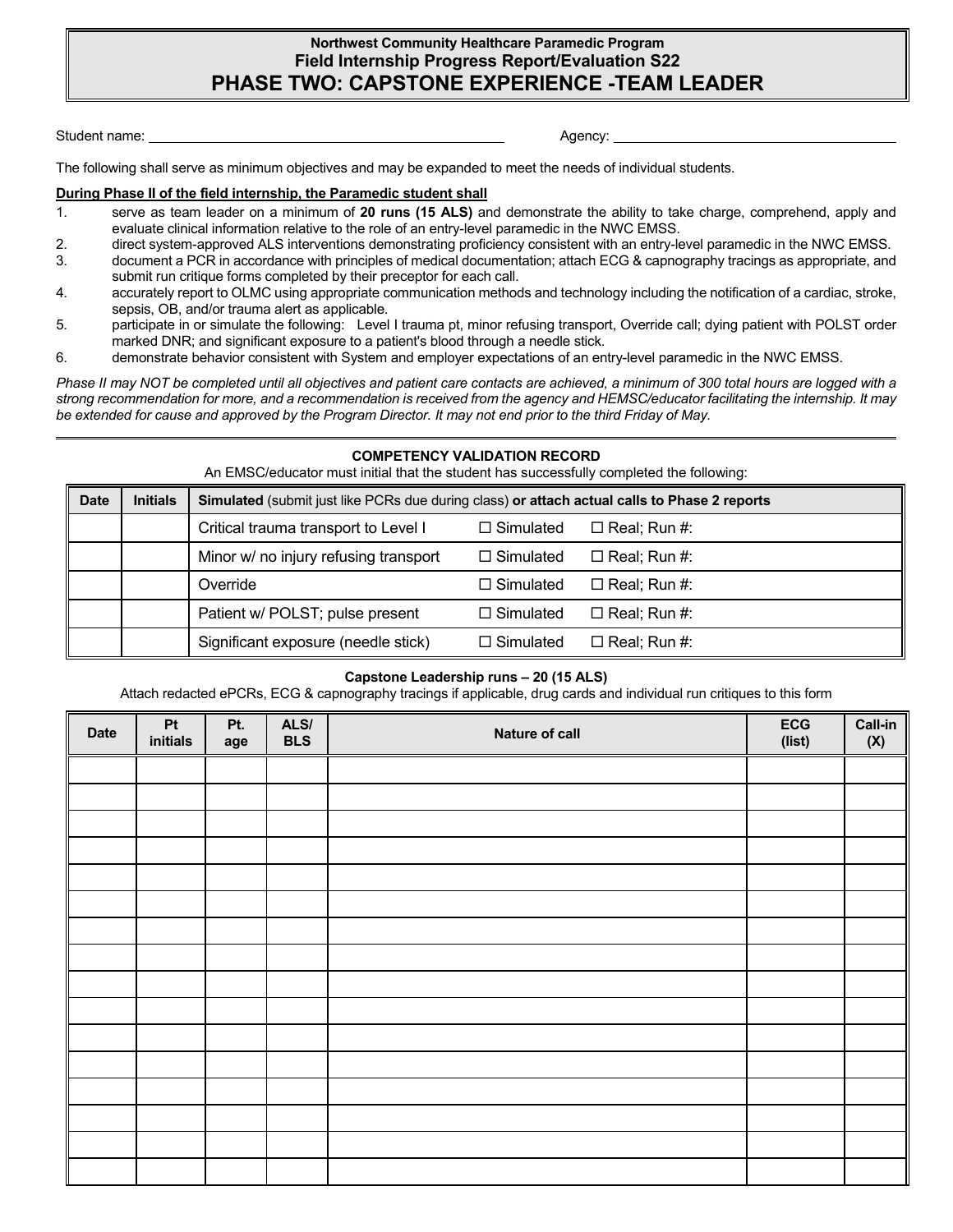| <b>Date</b> | Pt<br>initials | Pt.<br>age | ALS/<br><b>BLS</b> | Nature of call | ECG<br>(list) | $Call-in$<br>$(\mathsf{X})$ |
|-------------|----------------|------------|--------------------|----------------|---------------|-----------------------------|
|             |                |            |                    |                |               |                             |
|             |                |            |                    |                |               |                             |
|             |                |            |                    |                |               |                             |
|             |                |            |                    |                |               |                             |

**PERFORMANCE APPRAISAL:** Indicate the general level of performance - **Scale:**

- 5 Exceptional Consistently exceeds expectations for a student at this point of the internship<br>4 Superior Meets all and exceeds some expectations for a student at this point of the inte
- 4 Superior Meets all and exceeds some expectations for a student at this point of the internship<br>3 Proficient Meets expected performance for a student at this point in the internship
- 3 Proficient Meets expected performance for a student at this point in the internship<br>2 Marginal 11 Inconsistently meets expectations for a student at this point action plan
- 2 Marginal Inconsistently meets expectations for a student at this point action plan in place<br>1 Deficient Does not meet performance expectations for a student at this point action plan i
	- Does not meet performance expectations for a student at this point action plan in place

| <b>Team Leadership skills</b>                                                                                               | Rating |
|-----------------------------------------------------------------------------------------------------------------------------|--------|
| Takes charge; demonstrates confidence, compassion, maturity and command presence                                            |        |
| Requests additional resources in a timely manner if needed                                                                  |        |
| Receives, processes, verifies and prioritizes information                                                                   |        |
| Interprets patient data to form an accurate paramedic impression                                                            |        |
| Creates an appropriate action plan; implements the appropriate SOP based on the PARAMEDIC impression                        |        |
| Correctly prioritizes pt needs and assigns team member duties in the appropriate location                                   |        |
| Communicates accurately and concisely while listening and encouraging feedback                                              |        |
| Reconciles incongruent information                                                                                          |        |
| Makes appropriate pt disposition decisions in a timely fashion; including selection of appropriate receiving hospital       |        |
| Transmits information to the hospital in a concise OLMC report                                                              |        |
| Continuously monitors situation, resources, and patient condition until appropriate pt disposition and modifies accordingly |        |
| Facilitates patient handover to ED staff giving appropriate follow-up reports                                               |        |
| Ensures that ambulance is appropriately restocked                                                                           |        |
| Ensures that appropriate patient use of supplies forms are completed (for billing purposes)                                 |        |
| Conducts a post-run CQI review with team members                                                                            |        |
| Maintains accountability for team's actions/outcomes                                                                        |        |

Comments:

| <b>AFFECTIVE OBJECTIVES</b>                                                                                                                                                           | Rating |
|---------------------------------------------------------------------------------------------------------------------------------------------------------------------------------------|--------|
| <b>INTEGRITY:</b> Consistently honest; maintains patient confidentiality.                                                                                                             |        |
| <b>EMPATHY:</b> Shows compassion for others; responds appropriately to patients and bystanders.                                                                                       |        |
| <b>SELF-MOTIVATION</b> : Self-disciplined, resourceful, takes on and follows through on tasks without constant supervision;<br>consistently strives for excellence in all activities. |        |
| <b>APPEARANCE AND PERSONAL HYGIENE:</b> Well groomed; wears appropriate clothing.                                                                                                     |        |
| <b>SELF-CONFIDENCE:</b> Is aware of own strengths and limitations; projects confidence to patients                                                                                    |        |
| <b>COMMUNICATIONS:</b> Speaks clearly; maintains appropriate interactions/language at all times; listens actively; adjusts<br>communication methods to meet situational needs.        |        |
| <b>TIME MANAGEMENT:</b> Consistently punctual; completes tasks and assignments on time.                                                                                               |        |
| <b>TEAMWORK AND DIPLOMACY</b> : Shows respect and supports team members; communicates effectively with others                                                                         |        |
| <b>ATTITUDE</b> : Accepts coaching and modifies behavior as requested; does not complain; demonstrates a positive attitude.                                                           |        |
| <b>PATIENT ADVOCACY:</b> Insists on appropriate patient management.                                                                                                                   |        |
| CAREFUL DELIVERY OF SERVICE: Performs complete equipment checks; demonstrates safe ambulance operations;<br>makes independent critical judgments supported by System standards.       |        |

Comments: